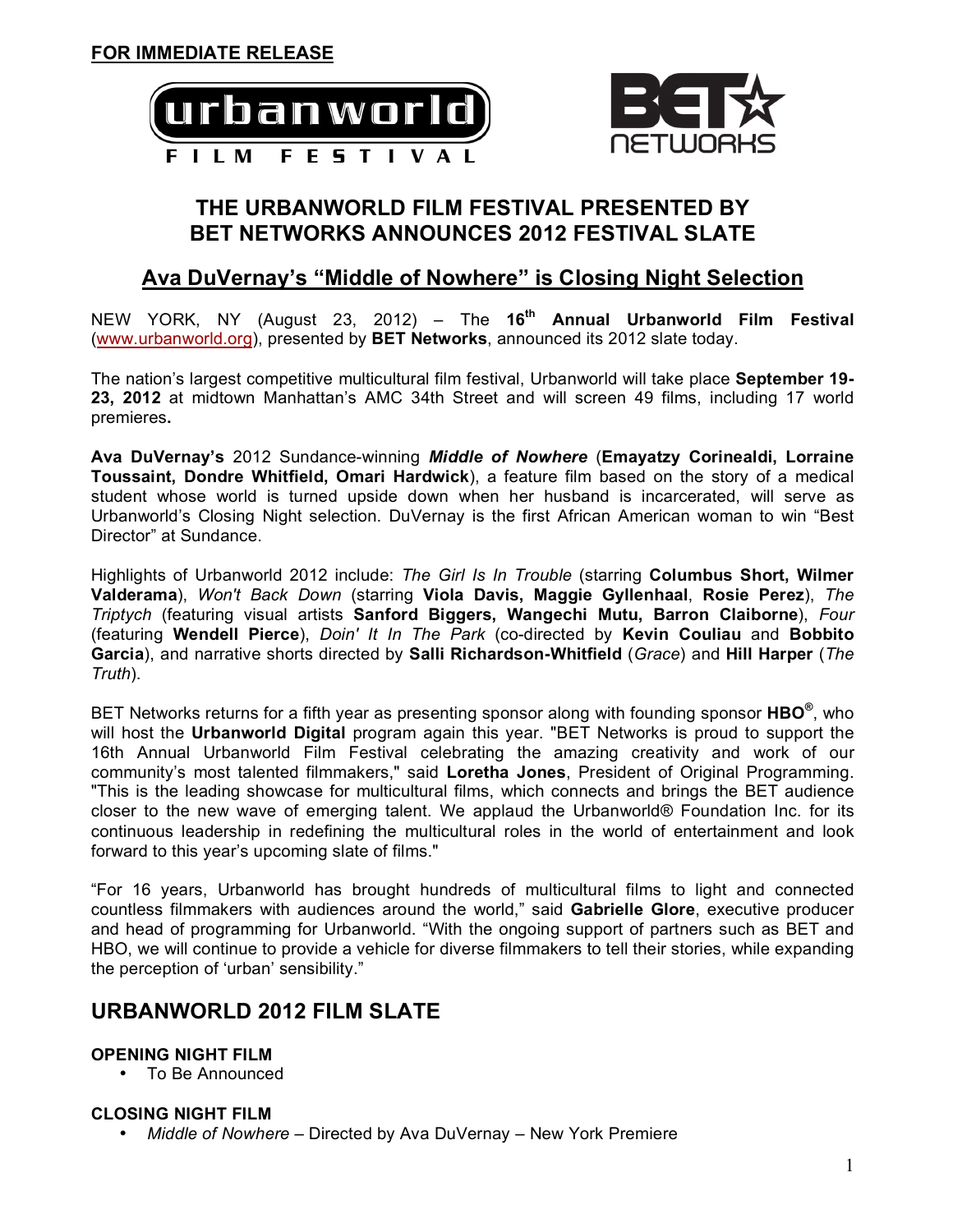#### **SPOTLIGHTS**

- *An Oversimplification of Her Beauty* Directed by Terence Nance
- *BMF: The Rise & Fall of A Hip Hop Drug Empire* Directed by Don Sikorski World Premiere
- *The Girl is In Trouble* Directed by Julius Onah
- *The Triptych* Directed by Terence Nance
- *Won't Back Down* Directed by Daniel Barnz

#### **NARRATIVE FEATURES**

- *Candid* Directed by Vishnu Seesahai World Premiere
- *Dar He: The Lynching of Emmett Till* Directed by Rob Underhill
- *Elza*  Directed by Mariette Monpierre New York Premiere
- *Four* Directed by Joshua Sanchez
- *Small of Her Back* Directed by Russell Sharman World Premiere
- *Tunnel Vision* Directed by Delila Vallot World Premiere
- *The Last Fall* Directed by Matthew Cherry<br>• Wolf Directed by Ya'Ke Smith
- *Wolf* Directed by Ya'Ke Smith

#### **DOCUMENTARY FEATURES**

- *Benji*  Co-Directed by Chike Ozah & Coodie Simmons
- *Doin' It In The Park* Co-Directed by Kevin Couliau & Bobbito Garcia
- *From Fatherless to Fatherhood* Directed by Kobie Brown
- *Getting Up: The Tempt One Story* Directed by Caskey Ebeling New York Premiere
- *In Our Heads About Our Hair* Directed by Hemamset Angaza
- *Jake Shimabukuro: Life on 4 Strings* Directed by Tadashi Nakamura U.S. Premiere
- *Justice for Sale* Co-Directed by Femke van Velzen, Isle van Velzen New York Premiere
- *Men At Work: Voices from Detroit's Underground Economy* Directed by H. James Gilmore World Premiere
- *Soul Food Junkies* Directed by Byron Hurt

### **NARRATIVE SHORTS**

- "Advantageous" Directed by Jennifer Phang
- "Baby Half Lie" Directed by Limberly Miller-Price U.S. Premiere
- "Barbasol" Directed by Ralph Scott World Premiere
- "Cherry Waves" Directed by Carey Williams New York Premiere
- "Crossover" Directed by Tina Mabry
- "Delivery" Directed by Fabien Ortiz U.S. Premiere
- "Docket 32357" Directed by Randy Wilkins New York Premiere
- "El Cocodrillo (The Crocodile)" Directed by Steve Acevedo U.S. Premiere
- "Forever In Hiatus" Directed by Andy Nguyen World Premiere
- "Frisk" Directed by Tahir Jetter World Premiere
- "Grace" Directed by Salli Richardson-Whitfield World Premiere
- "High Card Trumps" Directed by Geoffrey Quan World Premiere
- "I Am John Wayne" Directed by Christina Choe
- "Impounded" Directed by Adam Watson World Premiere
- "Junior" Directed by Jeffrey Elmont U.S. Premiere
- "Lock And Key" Directed by Dana Verde World Premiere
- "Lovers" Directed by Alan Algee World Premiere
- "Nani" Directed by Justin Tipping
- "Record/Play" Directed by Jesse Atlas U.S. Premiere
- "Sleep" Directed by Donald Conley
- "The Bluest Note" Directed by Marques Green World Premiere
- "The Collegians" Directed by Bryan Lewis World Premiere
- "The Last / First Kiss" Directed by Andrea Ashton World Premiere
- "The Truth" Directed by Hill Harper World Premiere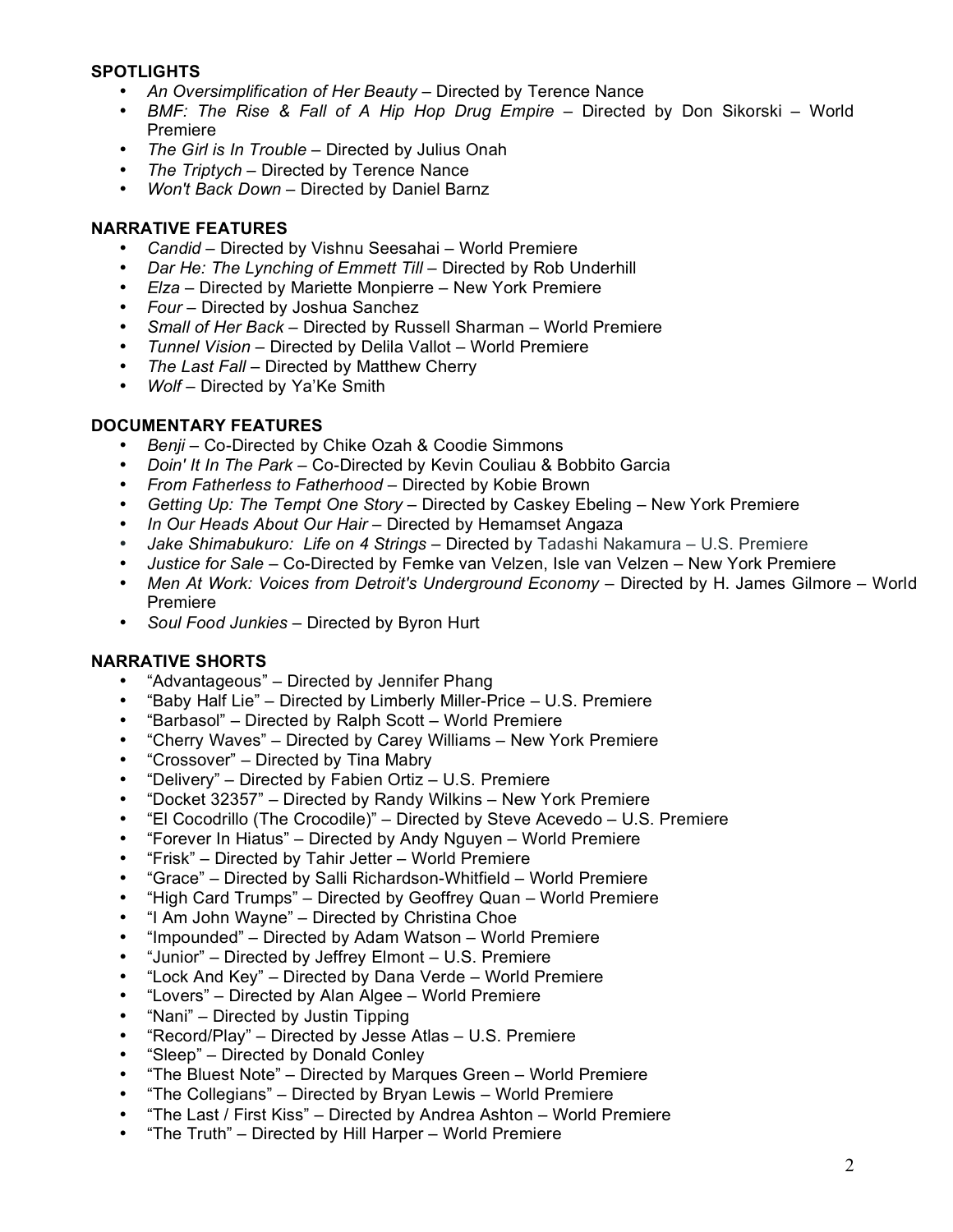• "White Space" – Directed by Maya Washington – U.S. Premiere

## **SCREENPLAY FINALISTS**

- *Agent 12 & The Messiah Stone*  Written by Peter Lord
- *Escaping Bushwick* Written by Javier Ortiz
- *Slang* Written by Deneen Reynolds-Knott
- *The 4th Level* Written by Craig Ross, Jr.
- *The Brooklyn Bubble* Written by T. Tara Turk

#### **TELEPLAY FINALISTS**

- "Nala's Heart" Written by Pauline Gray
- "Loving Luenell" Written by Kent Faulcon, Chris Simmons, William Lee
- "There Goes The Neighborhood" Written by Risa Brown

#### **\*\*\*\*\*\*\*\*\*\*\*\*\*\*\*\*\*\*\*\*\*\*\*\*\*\*\*\*\*\*\*\*\*\*\*\*\*\*\*\*\*\*\***

#### **NARRATIVE FEATURES JURORS**

- Dori Begley, Senior Vice President of Acquisitions, Magnolia Pictures
- Nikkole Denson-Randolph, Vice President, Specialty & Alternative Content, AMC Theatres
- Lisa Cortes, Producer, Cortes Films
- Rashaad Ernesto Green, Writer/Director, Mi Alma Films
- James Lopez, Senior Vice President, Production, Screen Gems / Sony Pictures Entertainment

#### **NARRATIVE SHORTS JURORS**

- Artel Great, Award Winning Filmmaker & Film Historian
- Nick Hall, Vice President, HBO Entertainment
- Niija Kuykendall, Vice President of Production, Warner Bros. Pictures
- Tambay Obenson, Chief Editor, Shadow & Act
- Frida Torresblanco, Producer, Braven Film

### **DOCUMENTARY FEATURED JURORS**

- Michael Eric Dyson, Author, Professor, & Cultural Critic
- Jackie Glover, Vice President, Documentary Films, HBO
- Carleen L. Hsu, Producer, The Kitchen Sync Group, Inc.

### **SCREENPLAY JURORS**

- Franklin Leonard, Vice President, Creative Affairs, Overbrook Entertainment
- Connie Orlando, Vice President, Original Programming, BET Networks

### **TELEPLAY JURORS**

- Jacque Edmonds Coffer, Executive Producer, *Let's Stay Together*, BET
- Jocelyn Freid, Vice President, Original Programming, BET Networks
- Erica Montolfo, Executive Producer, *The Game*, BET

### **ABOUT URBANWORLD**

The Urbanworld® Film Festival, founded in 1997 by Stacy Spikes, is the largest internationally competitive festival of its kind. The five-day festival includes narrative features, documentaries, and short films, as well as panel discussions, live staged screenplay readings, and the Urbanworld® Digital track focused on digital and social media. Over the last fifteen years, Hollywood studios, indie film distributors, and established and emerging filmmakers have consistently chosen Urbanworld® to premiere box office and award-winning hits. Urbanworld® has also provided a platform for some of today's leading brands seeking to reach key influencers across the industry and within the consumer marketplace. The Urbanworld® Film Festival is an initiative of the Urbanworld® Foundation Inc., a nonprofit organization that endeavors to consistently manifest its mission of redefining and